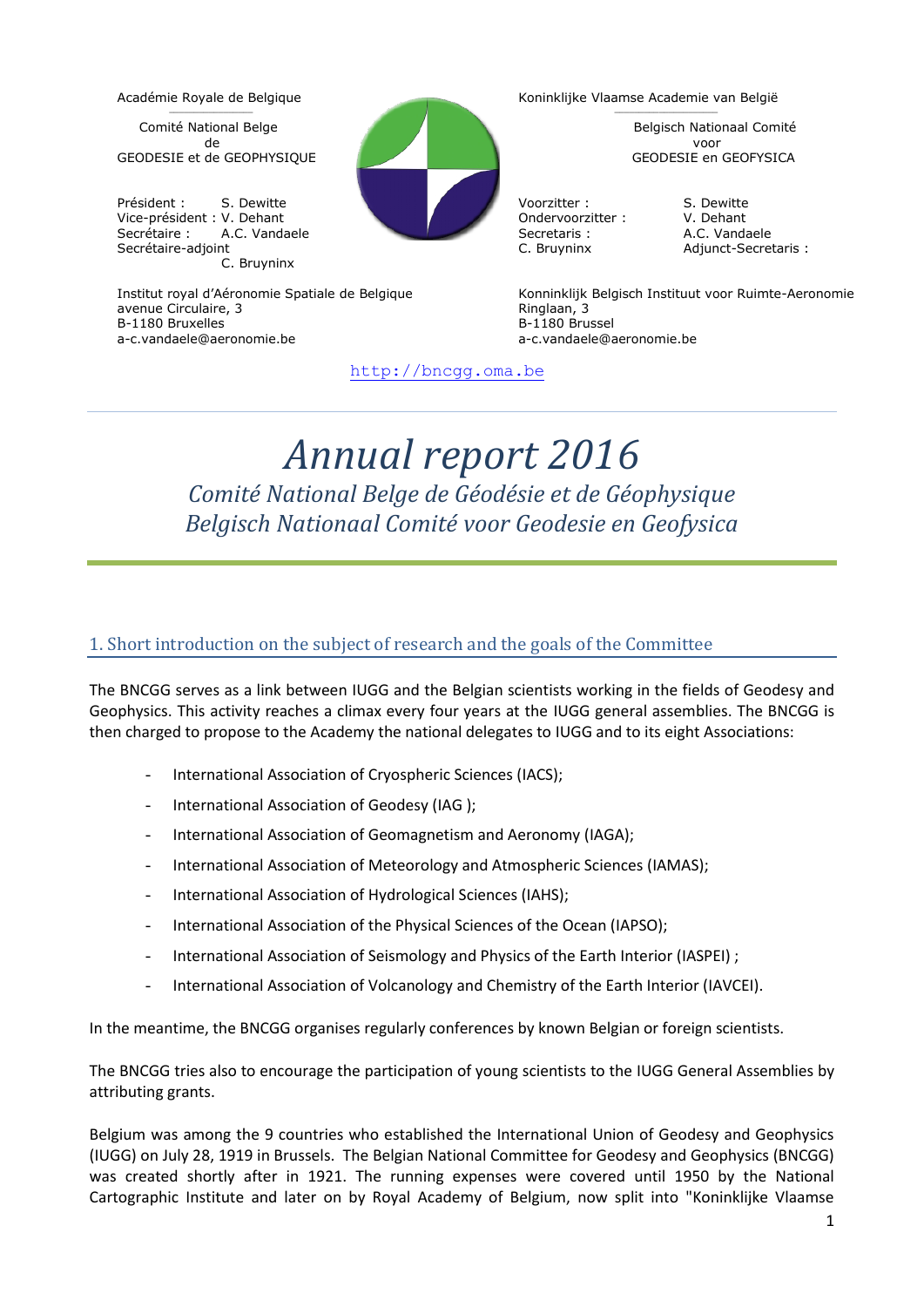Academie van Belgïe voor Wetenschappen en Kunsten" and "Académie Royale des Sciences, des Lettres et des Beaux-Arts de Belgique".

In parallel with the BNCGG there exists since 1955 an "Association sans buts lucratifs de droit belge" called "Comité National Belge de Géodésie et de Géophysique, Bruxelles". It is charged to administrate the finances of the Committee.

# **2. Member list**

#### Board

| President         | Steven DEWITTE (IRM-KMI)    | N. |
|-------------------|-----------------------------|----|
| Vice-president    | Véronique DEHANT (ORB-KSB)  | F. |
| Secretary         | Ann C. VANDAELE (IASB-BIRA) |    |
| Adjunct secretary | Carine BRUYNINX (ORB-KSB)   | N  |

# Members (15)

#### **Prof. BECKERS, Jean-Marie (F, IAPSO)**

Université de Liège Département d'Astrophysique, Géophysique et Océanographie GeoHydrodynamics and Evironment Research Sart-Tilman B5, B-4000 Liège E-mail: jm.beckers@ulg.ac.be

#### **Dr. BRUYNINX, Carine (Adjunct Secretary, N, IAG)**

Koninklijke Sterrenwacht van België Ringlaan 3, B-1180 Brussel E-mail : carine.bruyninx@oma.be

#### **Prof. CAMELBEECK, Thierry (F, IASPEI)**

Observatoire Royal de Belgique Av. Circulaire 3, B-1180 Bruxelles E-mail : thierry.camelbeeck@oma.be

#### **Prof. CRUCIFIX, Michel (F, IAMAS)**

Université Catholique de Louvain, Earth & Climate ELIC Chemin du Cyclotron 2 bte L7.01.11 B-1348 Louvain-la-Neuve E-mail : michel.crucifix@uclouvain.be

#### **Prof. DEHANT, Véronique (Vice-President, F, IAG)**

Observatoire Royal de Belgique Avenue Circulaire 3, B-1180 Bruxelles E-mail : veronique.dehant@oma.be

#### **Dr. De KEYSER, Johan (N, IAGA)**

Koninklijk Belgisch Instituut voor Ruimte-Aeronomie Ringlaan 3, B-1180 Brussel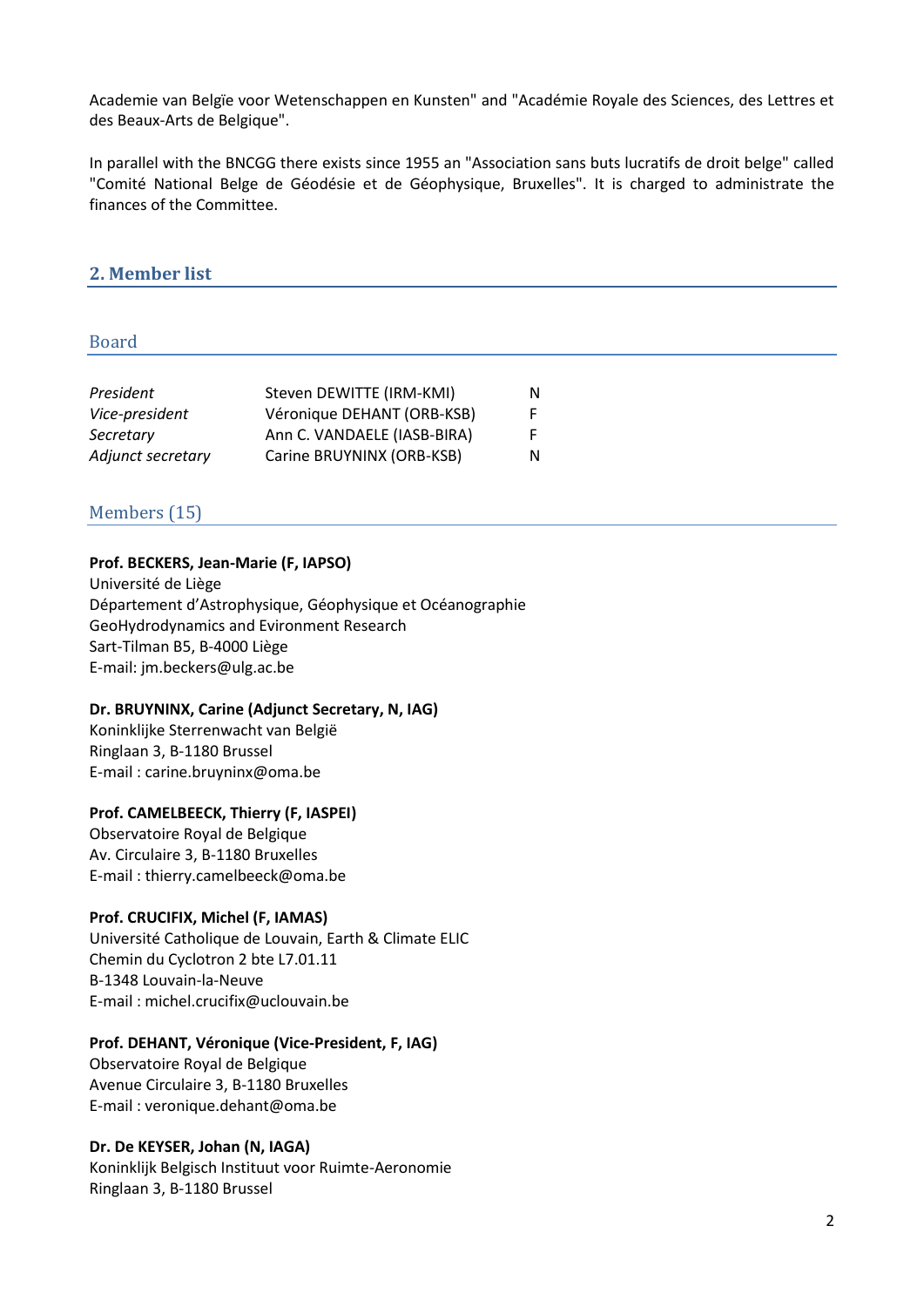E-mail : johan.dekeyser@bira-iasb.oma.be

# **Prof. DELMELLE Pierre (F, IAVCEI)**

Université Catholique de Louvain Environmental Sciences, Earth and Life Institute Croix du Sud 2 bte L7.05.10, B-1348 Louvain-la-Neuve E-mail : pierre.delmelle@uclouvain.be

# **Dr. De MAZIERE, Martine (N, IAMAS)**

Koninklijk Belgisch Instituut voor Ruimte-Aeronomie Ringlaan 3, B-1180 Brussel E-mail : martine.demaziere@oma.be

# **Dr. DEWITTE, Steven (President, N, IAMAS)**

Koninklijk Meteorologisch Instituut Ringlaan 3, B-1180 Brussel E-mail : steven.dewitte@oma.be

# **Prof. FICHEFET, Thierry (F, IAPSO)**

Université catholique de Louvain Faculty of Sciences (SC) Earth and Life Institute (ELI) Georges Lemaître Centre for Earth and Climate Research (TECLIM) Place Louis Pasteur 3, SC10 - L4.03.08 B-1348 Louvain-la-Neuve E-mail : fichefet@astr.ucl.ac.be

# **Prof. HUYBRECHTS, Philippe (N, IACS)**

Departement Geografie, Vrije Universiteit Brussel Pleinlaan 2, B-1050 Brussel E-mail : phuybrec@vub.ac.be

#### **Dr. PIERRARD, Viviane (Adjunct-secretary, F, IAGA)**

Institut royal d'Aéronomie Spatiale de Belgique Avenue Circulaire 3, B-1180 Bruxelles E-mail : viviane.pierrard@oma.be

# **Dr. VANDAELE, Ann Carine (Secretary, F, IAGA)**

Institut royal d'Aéronomie Spatiale de Belgique Av. Circulaire 3, B-1180 Bruxelles E-mail : a-c.vandaele@aeronomie.be

#### **Prof. VAN GRIENSVEN, Ann (N, IAHS)**

UNESCO-IHE Institute for Water Education O.L. Vrouwstraat 28, 2600 Berchem E-mail: a.vangriensven $@$  unesco-ihe.org

#### **Dr. VANNESTE, Kris (N, IASPEI)**

Koninklijke Sterrenwacht van België Ringlaan 3, B-1180 Brussel E-mail: kris.vanneste@oma.be

**Prof. VERHOEST Niko (N, IAHS)**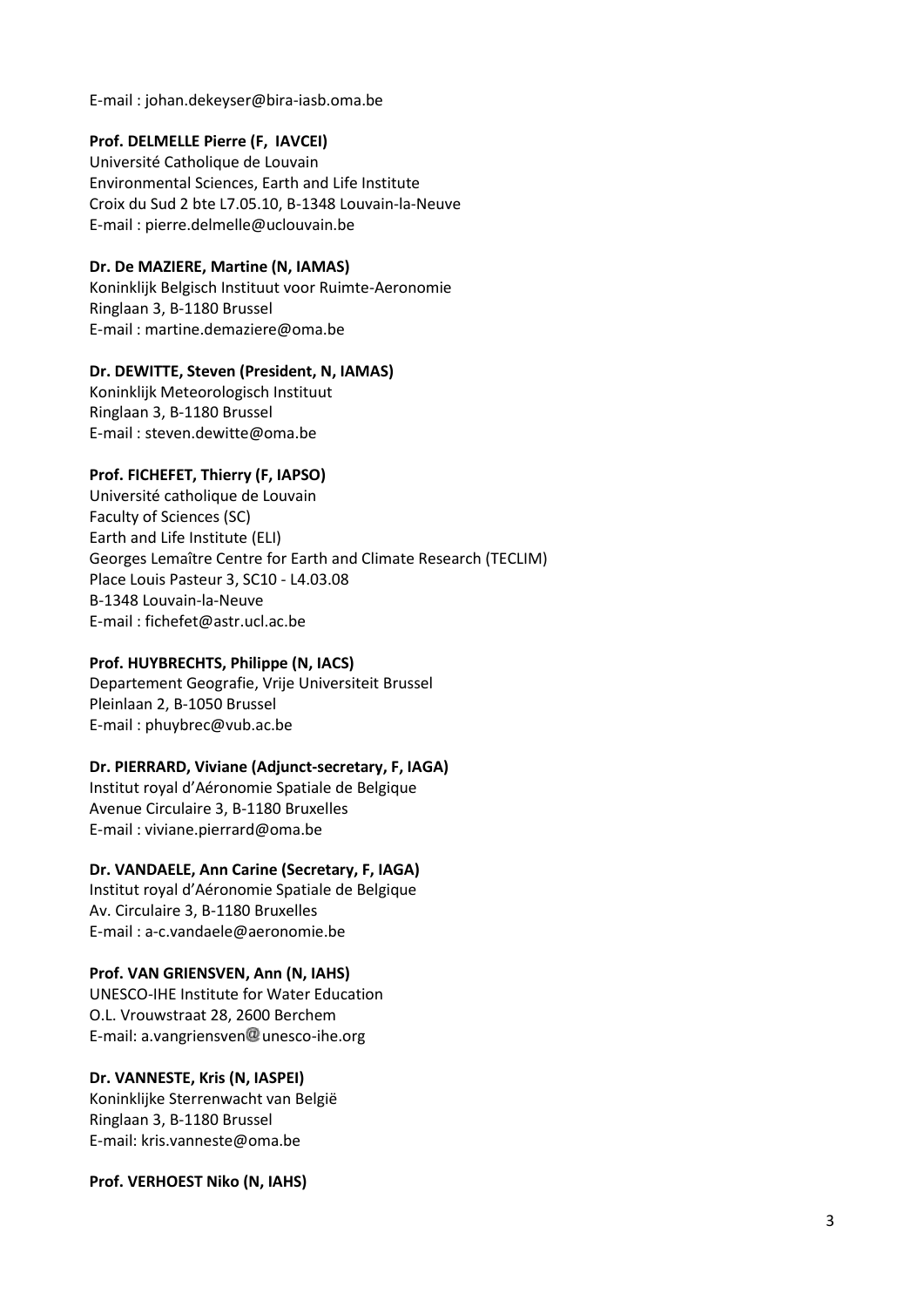Universiteit Gent, Laboratory of Hydrology and Water Management Coupure links 653, B-9000 Gent E-mail: niko.verhoest@ugent.be

## Honorary members (18)

Prof. BERGER, André Université Catholique de Louvain, Institut d'Astronomie et de Géophysique G. Lemaitre Chemin du Cyclotron 2, B-1348 Louvain-la-Neuve E-mail : andre.berger@uclouvain.be

Dr. DE MUER, Dirk Koninklijk Meteorologisch Instituut Ringlaan 3, B-1180 Brussel E-mail : dirk.demuer@oma.be

Prof. DE SMEDT F. Hilaire Vrije Universiteit Brussel, Department of Hydrology and Hydraulic Engineering Pleinlaan 2, B-1050 Brussel E-mail : fdesmedt@vub.ac.be

Prof. DE TROCH, François Lamstraat 4, 9820 Merelbeke E-mail : fdetroch@netadmin.be

Prof. DUCARME, Bernard Rue de Louvranges 48**,** B-1325 Chaumont-Gistoux E-mail : bf.ducarme@gmail.com

Prof. KOCKARTS, Gaston Rue du Merlo 8a bte 16, B-1180 Bruxelles

Prof. LEMAIRE, Joseph Institut royal d'Aéronomie Spatiale de Belgique Avenue Circulaire 3, B-1180 Bruxelles E-mail : joseph.lemaire@uclouvain.be

Dr. MALCORPS, Henri Koninklijk Meteorologisch Instituut Ringlaan 3, B-1180 Brussel E-mail : empowerment@skynet.be

Prof. NIHOUL, Jacques GHER – Modèle Environnement, Université de Liège Sart Tilman B5, B-4000 Liège E-mail : j.nihoul@ulg.ac.be

Prof. PAQUET, Paul Rue du Moulin à vent 9, B-5031 Grand-Leez E-mail : [paquet.frippiat@gmail.com](mailto:paquet.frippiat@gmail.com)

Prof. PETERS, Jean-Jacques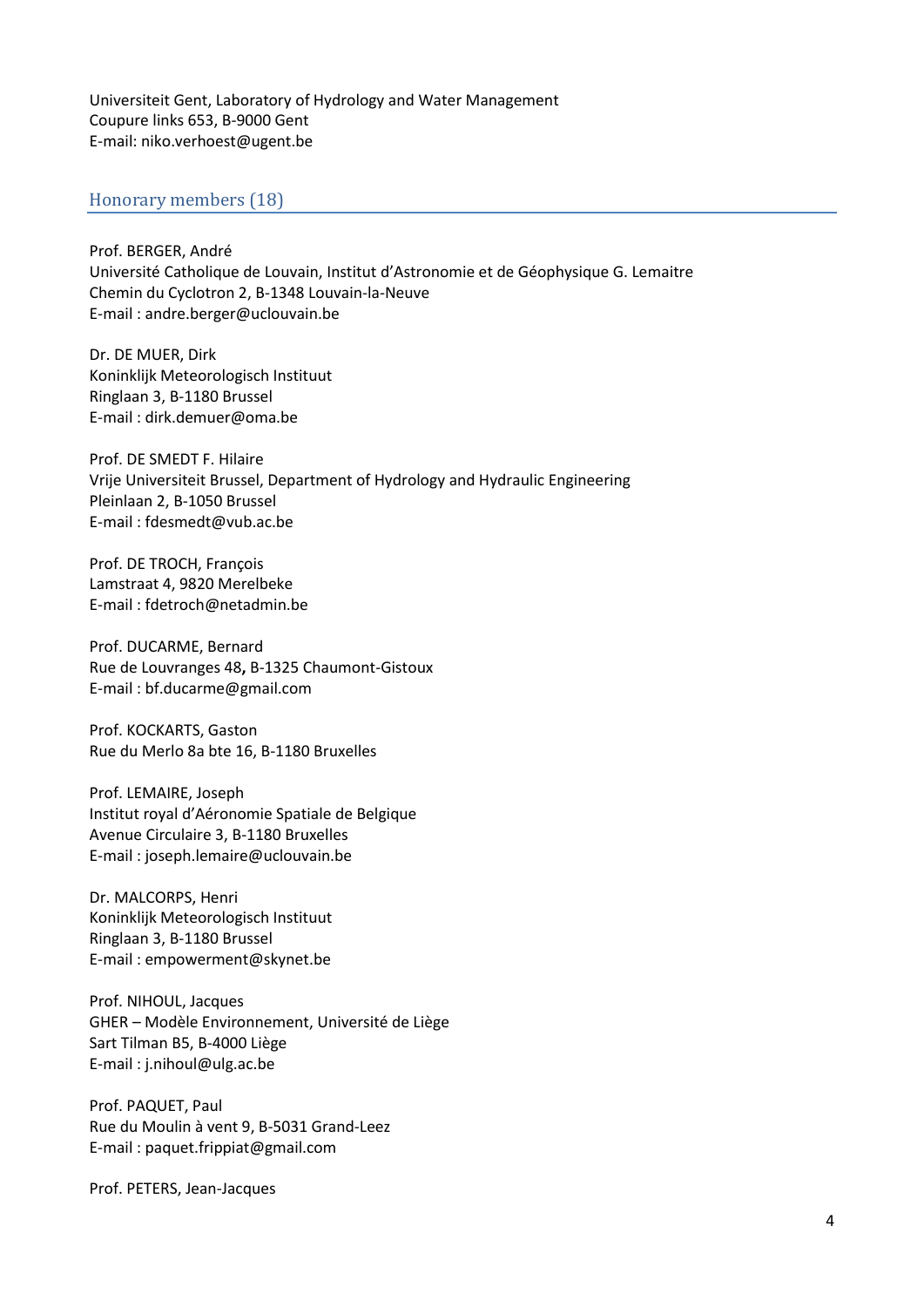44 rue Philippe de Champagne, B-1000 Brussels E-mail : [jjpeters@skynet.be](mailto:jjpeters@vub.ac.be)

Prof. RONDAY, François Université de Liège Place du 20 Août, 7, B-4000 Liège E-mail : [fronday@ulg.ac.be,](mailto:fronday@ulg.ac.be) [administrateur@ulg.ac.be](mailto:administrateur@ulg.ac.be)

Dr. SCHERER, Marc Koninklijk Belgisch Instituut voor Ruimte-Aeronomie Ringlaan 3, B-1180 Brussel

Prof. SIMON, Paul C. Institut royal d'Aéronomie Spatiale de Belgique Avenue Circulaire 3, B-1180 Bruxelles E-mail : [Paul.Simon@oma.be](mailto:Paul.Simon@oma.be)

Ingénieur STERLING, André Avenue Armand Huysmans 205 bte 3, B-1050 Bruxelles Phone : +32 2 649 2238

Prof. VAN DER BEKEN, André François Laurentplein 45, B-9000 Gent E-mail : [andre.van.der.beken@pandora.be,](mailto:avdbeken@vub.ac.be) avdbeken@vub.ac.be

Prof. VAN TWEMBEKE, Urbain Kruisbooglaan 11, B-3210 Linden Phone : +32 16 25 89 77

Dr. VERBEIREN, Roland Koninklijke Sterrenwacht van België Ringlaan 3, B-1180 Brussel E-mail : [roland.verbeiren@telenet.be](mailto:roland.verbeiren@telenet.be)

# Associated members (60)

Alvera-Azcárate, A. (F - IAPSO) a.alvera@ulg.ac.be AGO-GHER Université de Liège Allée du 6 Août, 17 - Sart Tilman B5, B-4000 Liège

Amelynck, C. (N -IAMAS) amelynck@bira-iasb.oma.be Koninklijk Belgisch Instituut voor Ruimte-Aeronomie Ringlaan 3, B-1180 Brussel

Barth, A. (F-IAPSO) a.barth@ulg.ac.be AGO-GHER Université de Liège Sart Tilman B5, B-4000 Liège

Bergeot, N. (F-IAG) https://www.micolas.bergeot@oma.be Observatoire Royal de Belgique Avenue Circulaire 3, B-1180 Bruxelles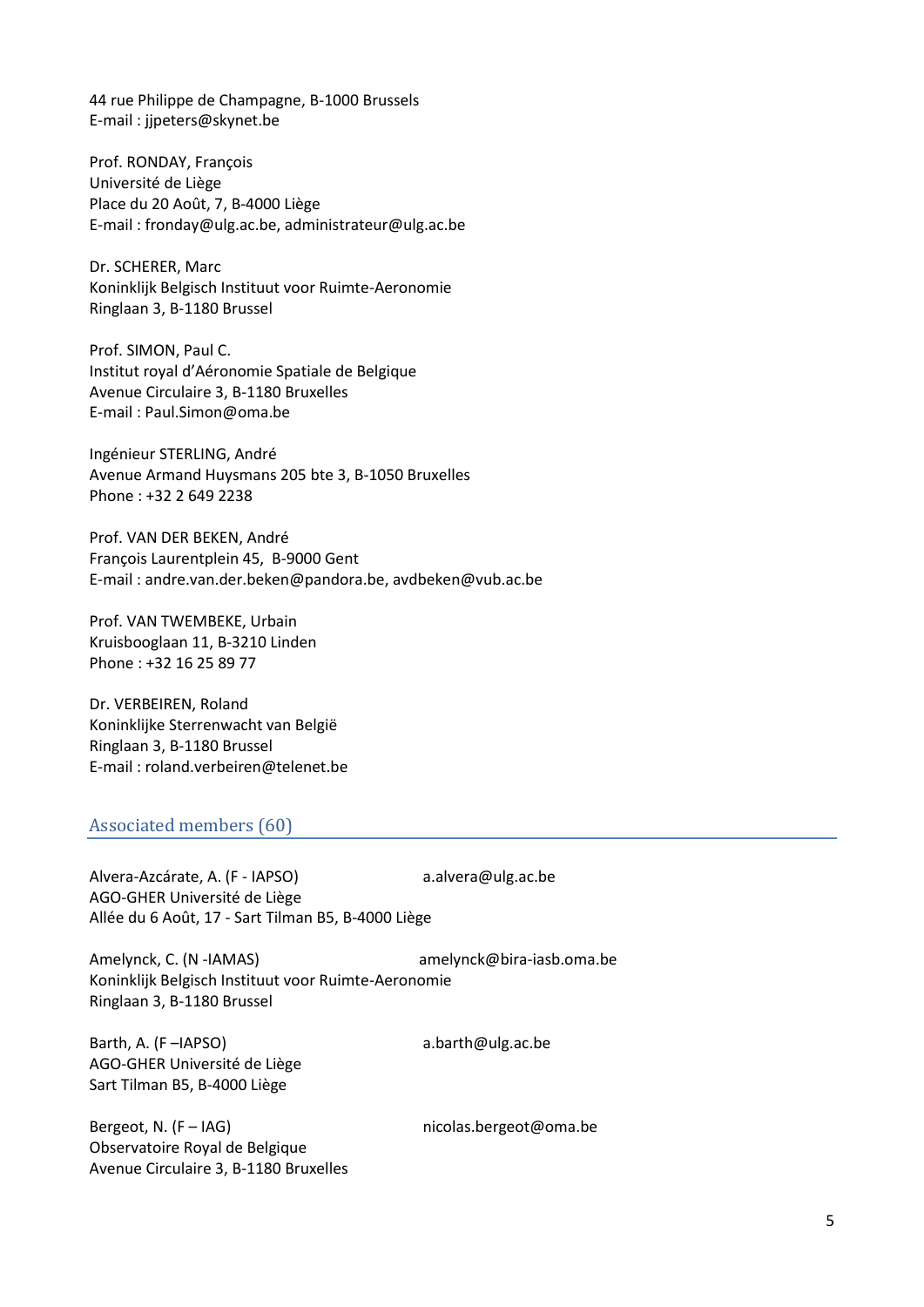Bernard, A. (F – [IAVCEI\)](http://www.iavcei.org/) [abernard@ulb.ac.be](mailto:abernard@ulb.ac.be) Geochemistry 160/02 Université Libre de Bruxelles Ave. Roosevelt 50, B-1050 Bruxelles

Bingen, Chr. (N [-IAMAS\)](http://www.iamas.org/) [bingen@bira-iasb.oma.be](mailto:bingen@bira-iasb.oma.be) Koninklijk Belgisch Instituut voor Ruimte-Aeronomie Ringlaan 3, B-1180 Brussel

Chabrillat, S. (F – [IAMAS\)](http://www.iamas.org/) [chabrillat@bira-iasb.oma.be](mailto:chabrillat@bira-iasb.oma.be) Institut royal d'Aéronomie Spatiale de Belgique Av. Circulaire 3, B-1180 Bruxelles

Collin, F. (F – [IASPEI\)](http://www.iaspei.org/) [collin@oma.be](mailto:collin@oma.be) Observatoire Royal de Belgique Avenue Circulaire 3, B-1180 Bruxelles

Crommelynck, D. (F – [IAMAS\)](http://www.iamas.org/) Institut Royal Météorologique Avenue Circulaire 3, B-1180 Bruxelles

Crosby, N. B. (F – [IAGA\)](http://www.iugg.org/IAGA) [norma.crosby@aeronomie.be](mailto:norma.crosby@aeronomie.be) Institut royal d'Aéronomie Spatiale de Belgique Av. Circulaire 3, B-1180 Bruxelles

Darrouzet, F. (F – [IAGA\)](http://www.iugg.org/IAGA) [fabien.darrouzet@aeronomie.be](mailto:darrouzet@aeronomie.be) Institut royal d'Aéronomie Spatiale de Belgique Av. Circulaire 3, B-1180 Bruxelles

Dassargues, A.(F – [IAHS\)](http://www.cig.ensmp.fr/~iahs/) [alain.dassargues@ulg.ac.be](mailto:alain.dassargues@ulg.ac.be) Laboratoires de Géologie de l'Ingénieur d'Hydrogéologie (LGIH) Université de Liège (ULg) Bâtiment B52/3, Sart Tilman, b-4000 Liège

De Backer, H. (N – [IAMAS\)](http://www.iamas.org/) [debacker@oma.be](mailto:debacker@oma.be) Koninklijk Meteorologisch Instituut Ringlaan 3, B-1180 Brussel

Decleir, H. (N – [IAMAS\)](http://www.iamas.org/) [hdecleir@vub.ac.be](mailto:hdecleir@vub.ac.be) Vrije Universiteit Brussel, Dept. Geografie Pleinlaan 2, B-1050 Brussel

Defraigne, P. (F[-IAG\)](http://www.iag-aig.org/) entitled and [pascale.defraigne@oma.be](mailto:pascale.defraigne@oma.be)

Observatoire Royal de Belgique Av. Circulaire 3, B-1180 Bruxelles

Deleersnijder, E. (F – [IAPSO\)](http://www.iugg.org/iapso/) [ericd@uclouvain.be](mailto:ericd@uclouvain.be) Centre for Systems Engineering and Applied Mechanics (CESAME) Universite catholique de Louvain

4 Avenue G. Lemaitre (Euler building, Office a.113), B-1348 Louvain-la-Neuve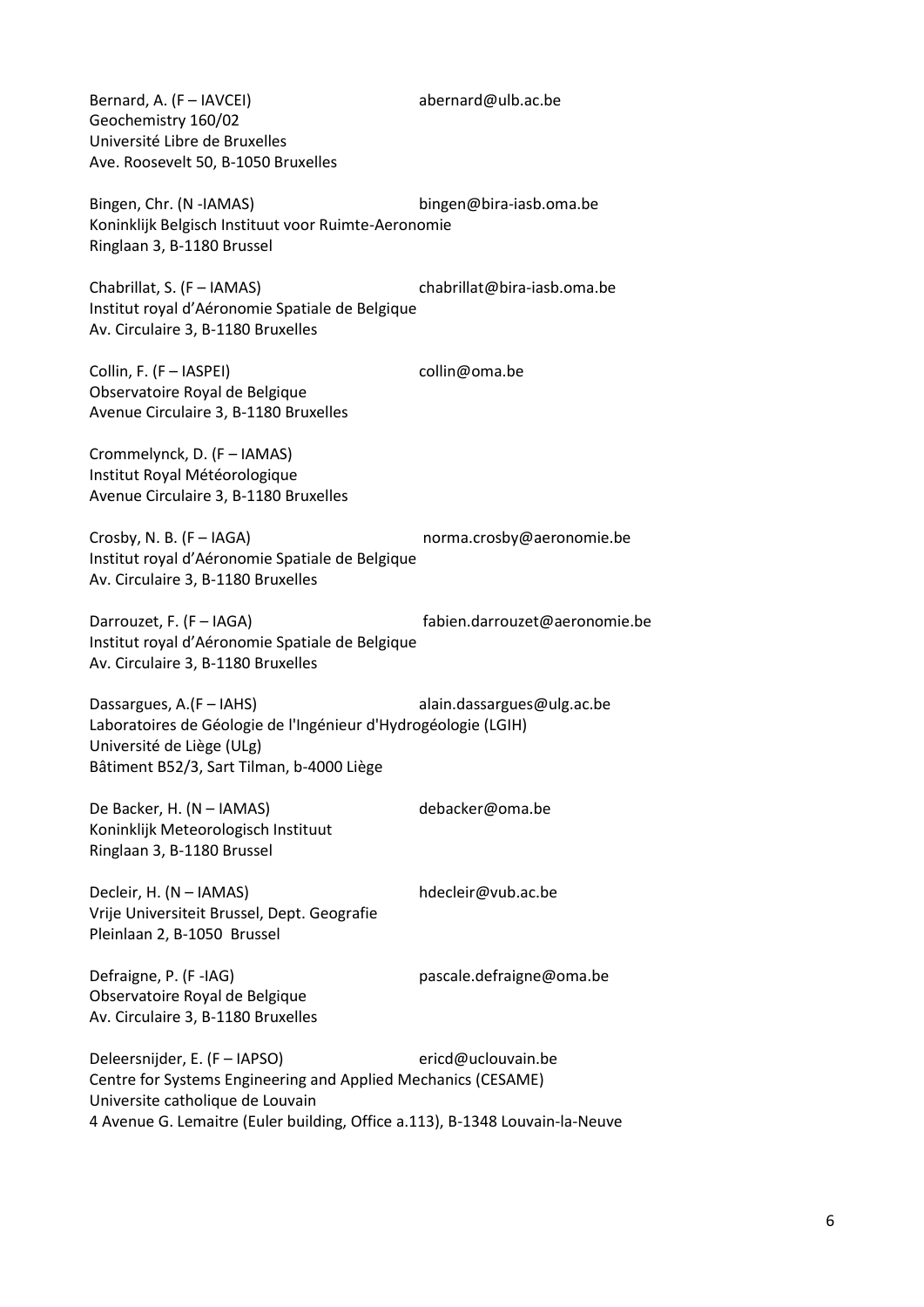Delobbe, L. (F – [IAMAS\)](http://www.iamas.org/) [delobbe@oma.be](mailto:delobbe@oma.be) Institut Royal Météorologique Av. Circulaire 3, B-1180 Bruxelles

Dhooghe, Frederik (N - IAGA) frederik.dhooghe@telenet.be Koninklijk Belgisch Instituut voor Ruimte-Aeronomie Ringlaan 3, B-1180 Brussel

Dierckxsens, Mark (N - IAGA) Mark.Dierckxsens@aeronomie.be Koninklijk Belgisch Instituut voor Ruimte-Aeronomie Ringlaan 3, B-1180 Brussel

Errera, Q. (F – [IAMAS\)](http://www.iamas.org/) [errera@bira-iasb.oma.be](mailto:errera@bira-iasb.oma.be) Institut royal d'Aéronomie Spatiale de Belgique Av. Circulaire 3, B-1180 Bruxelles

Everaerts, M. (F - [IAG\)](http://www.iag-aig.org/) michel.everaerts@africamuseum.be Musée Royal de l'Afrique centrale Leuvensesteenweg 13, B-3080 Tervuren

Fettweis, Xavier (F - IACS) xavier.fettweis@ulg.ac.be Département de Géographie, Université de Liège Allée du 6 août, 2, B-4000 Liège

Fussen, D. (F – [IAGA\)](http://www.iugg.org/IAGA) [didier.fussen@oma.be](mailto:didier.fussen@oma.be) Institut royal d'Aéronomie Spatiale de Belgique Av. Circulaire 3, B-1180 Bruxelles

Gérard, J.-C. (F – [IAMAS\)](http://www.iamas.org/) ic.gerard@ulg.ac.be Lab. Phys. Atm. Et Planétaire, Université de Liège Allée du 6 août, 17, B5C, B-4000 Liège

Gunell, Herbert (F – IAGA) herbert.gunell@aeronomie.be Institut royal d'Aéronomie Spatiale de Belgique Avenue Circulaire 3, B-1180 Brussels

Havenith, Hans-Balder (F - IASPEI) HB.Havenith@ulg.ac.be Géorisques et Environnement, Département de Géologie, Université de Liège Allée du 6 août, 17, B-4000 Liège

Joukoff, A. (F – [IAMAS\)](http://www.iamas.org/) [joukalex@skynet.be](mailto:joukalex@skynet.be)  Institut Royal Météorologique Av. Circulaire 3, B-1180 Bruxelles

Karatekin, Ö. (F - IAG) o.karatekin@oma.be Observatoire Royal de Belgique

Avenue Circulaire 3, B-1180 Bruxelles

Kervyn, Matthieu (N – IAVCEI) makervyn@vub.ac.be Department of Geography - Earth System Science - Vrije Universiteit Brussel Pleinlaan 2 – B-1050 Brussel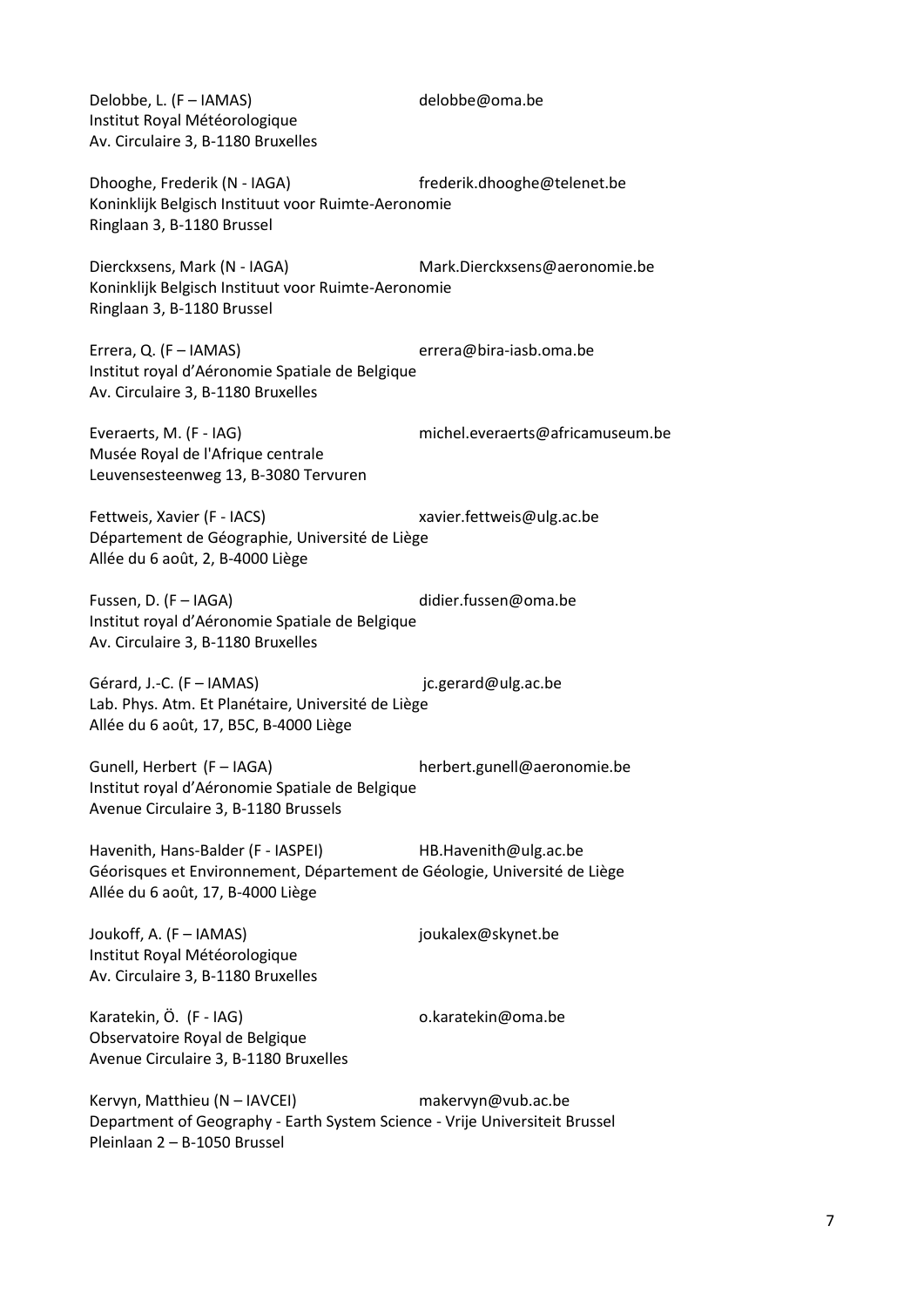Kruglanski, M. (F – [IAGA\)](http://www.iugg.org/IAGA) [michel.kruglanski@aeronomie.be](mailto:michel.kruglanski@aeronomie.be) Institut royal d'Aéronomie Spatiale de Belgique Av. Circulaire 3, B-1180 Bruxelles

Lamy, H. (F – [IAGA\)](http://www.iugg.org/IAGA) [lamy@aeronomie.be](mail:lamy@aeronomie.be) Institut royal d'Aéronomie Spatiale de Belgique Av. Circulaire 3, B-1180 Bruxelles

Lecocq, Thomas (F - IASPEI) Thomas.Lecocq@oma.be Observatoire Royal de Belgique Avenue Circulaire 3, B-1180 Bruxelles

Legrand, J. (F[-IAG\)](http://www.iag-aig.org/) intervalsed and the settle problems intervalsed and the settle settle set all the set of the set of the set of the set of the set of the set of the set of the set of the set of the set of the set of the Observatoire Royal de Belgique Avenue Circulaire 3, B-1180 Bruxelles

Maggiolo, Romain (F - IAGA) maggiolo@aeronomie.be Institut royal d'Aéronomie Spatiale de Belgique Avenue Circulaire 3, 1180 Brussels

Muller, C. (F – [IAGA\)](http://www.iugg.org/IAGA) [c.muller@oma.be](mailto:c.muller@oma.be) Institut royal d'Aéronomie Spatiale de Belgique Av. Circulaire 3, B-1180 Bruxelles

Müller, J.-F. (F – [IAMAS\)](http://www.iamas.org/) ifm@oma.be Institut royal d'Aéronomie Spatiale de Belgique Av. Circulaire 3, B-1180 Bruxelles

Muls, A. (N – [IAG\)](http://www.iag-aig.org/) [alain.muls@rma.ac.be](mailto:alain.muls@rma.ac.be) Royal Military Academy Renaissancelaan 30, B-1000 Brussel

Munhoven, Guy (F – IAPSO) Guy.Munhoven@ulg.ac.be Institut d'Astrophysique et de Géophysique Allée du 6 août 17, B-4000 Liège

Pattyn, F. (F – IACS) fpattyn@ulb.ac.be Laboratoire de Glaciologie , Université libre de Bruxelles CP 160/03, Av. F. D. Roosevelt 50, B-1050 Bruxelles

Pauwels, V. (N – [IAHS\)](http://www.cig.ensmp.fr/~iahs/) [valentijn.pauwels@ugent.be](mailto:valentijn.pauwels@ugent.be) Universiteit Gent , Laboratory of Hydrology and Water Management Coupure Links 653, B-9000 Gent

Pottiaux, E. (F, IAG) eric.pottiaux@oma.be Observatoire Royal de Belgique Avenue Circulaire 3, B-1180 Bruxelles

Rasson, J. (F – [IAGA\)](http://www.iugg.org/IAGA) iean.rasson@oma.be Institut Royal Météorologique Centre de Physique du Globe , B-5670 Dourbes (Viroinval)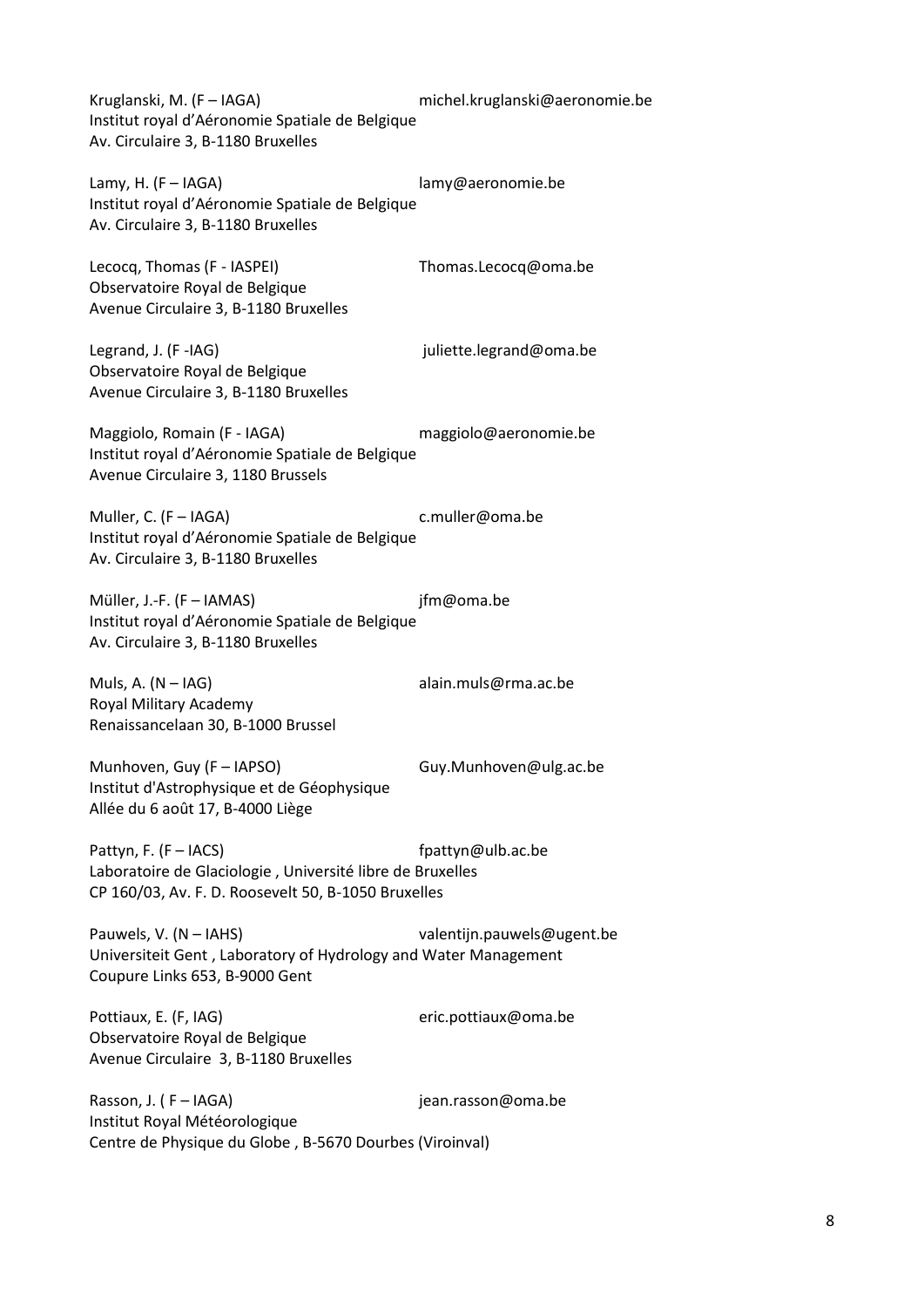Roosbeek, F., (F[-IAG\)](http://www.iag-aig.org/) [fabian.roosbeek@oma.be](mailto:fabian.roosbeek@oma.be) Observatoire Royal de Belgique Av. Circulaire 3, B-1180 Bruxelles

Rosenblatt, Pascal (F[-IAG\)](http://www.iag-aig.org/) [rosenb@oma.be](mailto:rosenb@oma.be) Observatoire Royal de Belgique Av. Circulaire 3, B-1180 Bruxelles

Roth Michel (F - IAGA) roth.michel@skynet.be Institut royal d'Aéronomie Spatiale de Belgique Av. Circulaire 3, B-1180 Bruxelles

Rouvas-Nicolis, C. (F – [IAMAS\)](http://www.iamas.org/) [cnicolis@oma.be](mailto:cnicolis@oma.be) Institut Royal Météorologique Av. Circulaire 3, B-1180 Bruxelles

Schayes, G. (F – : IAMAS) schayesacomastr.ucl.ac.be Inst. Astronomie et Géophysique - UCL Université Catholique de Louvain Chemin du Cyclotron, 2, 1348 Louvain-la-Neuve

Schoon, N. (N [-IAMAS\)](http://www.iamas.org/) schoon@bira-iasb.oma.be Koninklijk Belgisch Instituut voor Ruimte-Aeronomie Ringlaan 3, B-1180 Brussel

Van Camp, M. (F – [IAG\)](http://www.iag-aig.org/) [mvc@oma.be](mailto:mvc@oma.be) Observatoire Royal de Belgique Avenue Circulaire 3, B-1180 Bruxelles

Van Hoolst, T. (N – [IAG\)](http://www.iag-aig.org/) [tim.vanhoolst@oma.be](mailto:tim.vanhoolst@oma.be) Koninklijke Sterrenwacht van België Ringlaan 3, B-1180 Brussel

van Lipzig, Nicole (N – IAMAS) Nicole.VanLipzig@ees.kuleuven.be Physical and Regional Geography Research Group, Katholieke Universiteit Leuven Celestijnenlaan, 200 E, B-3001 Heverlee

Van Roozendael, M. (F – [IAMAS\)](http://www.iamas.org/) [vanroozendael@bira-iasb.oma.be](mailto:vanroozendael@bira-iasb.oma.be) Institut royal d'Aéronomie Spatiale de Belgique Av. Circulaire 3, B-1180 Bruxelles

van Ruymbeke M. (F – [IAVCEI\)](http://www.iavcei.org/) [labvruy@oma.be](mailto:labvruy@oma.be) Observatoire Royal de Belgique Avenue Circulaire 3, B-1180 Bruxelles

van Ypersele, J.-P. (F – [IAMAS\)](http://www.iamas.org/) [vanypersele@astr.ucl.ac.be](mailto:vanypersele@astr.ucl.ac.be) Inst. Astronomie et Géophysique, Université Catholique de Louvain Chemin du Cyclotron 2, B-1348 Louvain-la-Neuve

Vanclooster, M. (F – [IAHS\)](http://www.cig.ensmp.fr/~iahs/) [vanclooster@geru.ucl.ac.be](mailto:vanclooster@geru.ucl.ac.be) AGRO/MILA/GERU, Université Catholique de Louvain Place Croix du Sud 2 bte 2, B-1348 Louvain-la-Neuve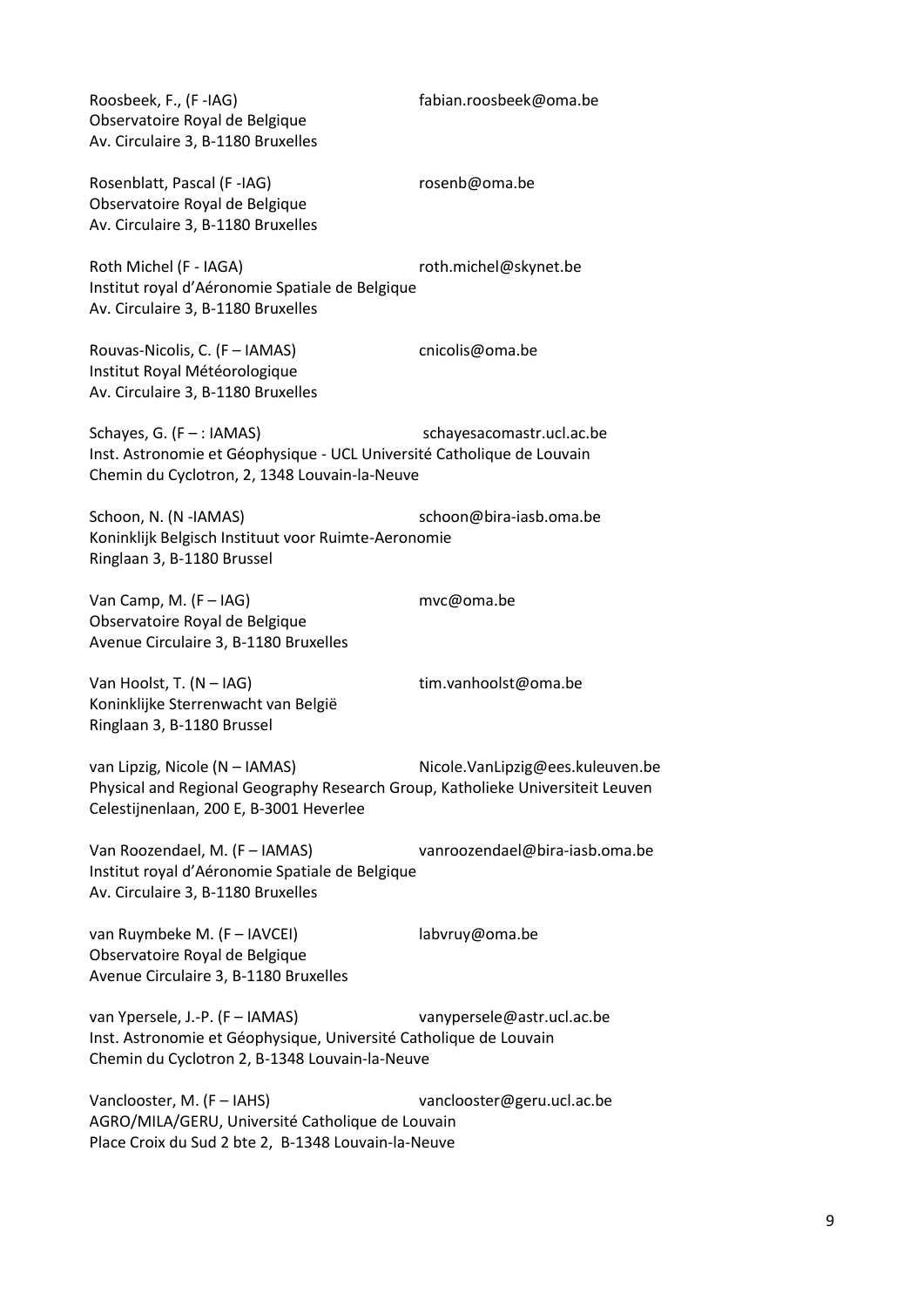Vanhellemont, Ph. (N [-IAMAS\)](http://www.iamas.org/) [vanhellemont@bira-iasb.oma.be](mailto:vanhellemont@bira-iasb.oma.be)  Koninklijk Belgisch Instituut voor Ruimte-Aeronomie Ringlaan 3, B-1180 Brussel

Vannitsem, St. (F – [IAMAS\)](http://www.iamas.org/) [vannitsem@oma.be](mailto:vannitsem@oma.be) Institut Royal Météorologique Av. Circulaire 3, B-1180 Bruxelles

Warnant, R. (F – [IAG\)](http://www.iag-aig.org/) [rene.warnant@ulg.ac.be](mailto:rene.warnant@ulg.ac.be) Université de Liège Bâtiment B5A Unité de Géomatique- Géodésie et GNSS, Allée du 6 août 17, B-4000 Liège 1

Wilquet, V. (F – IAGA) valerie.wilquet@aeronomie.be Institut royal d'Aéronomie Spatiale de Belgique avenue Circulaire, 3, 1180 Uccle

Yseboodt, Marie (F[-IAG\)](http://www.iag-aig.org/) [m.yseboodt@oma.be](mailto:m.yseboodt@oma.be) Observatoire Royal de Belgique Av. Circulaire 3, B-1180 Bruxelles

# **3. Meetings of the Committee in 2016**

# 3.1 General Assembly and introductory conference, January 21, 2016

The traditional annual BNCGG General Assembly has been held on January 21 in the Nicolet room of the Royal Belgian Institute for Space Aeronomy (BIRA-IASB). The introductory conference was given by Dr. Véronique Dehant, Royal Observatory of Belgium.

#### **Study of the rotation of the Earth and application to Mars**

Véronique Dehant, Royal Observatory of Belgium January 21, 2015

Our fundamental understanding of the interior of the Earth comes from geophysics, geodesy, geochemistry, and geomagnetism. Measurements in these fields have revealed the basic internal layering of the Earth, its thermal structure, its gross compositional stratification. In particular, the **rotation and orientation of the Earth (precession and nutation)** are used to obtain essential information on the deep Earth interior. They are subject to irregularities induced by global mass redistributions with time and external forcing such as the gravitational pull of the Sun and the Moon. The term 'precession' describes the long-term trend of the orientation of the axis of spin, while 'nutation' is the name given to shorter-term periodic variations. The rotation axis of the Earth is moving in space at the level of 1.5km/year due to precession (as seen from



space in a plane tangent to the pole) and has periodic variations at the level of 600 meters. With the advance of observation precision, the causes of Earth orientation changes are progressively being identified by geodesists and geophysicists. **The present observations allow scientists to measure these at the sub-centimeter level enabling them to identify further physics of the Earth's interior** to be taken into account in the Earth orientation models such as the coupling mechanisms at the boundary between the liquid core and the viscoelastic mantle, as well as many other factors (sometimes not yet definitely identified). The existence of a liquid core inside the Earth and all the coupling mechanisms at the coremantle boundary play indeed an important role in nutation amplitudes. An everyday example of the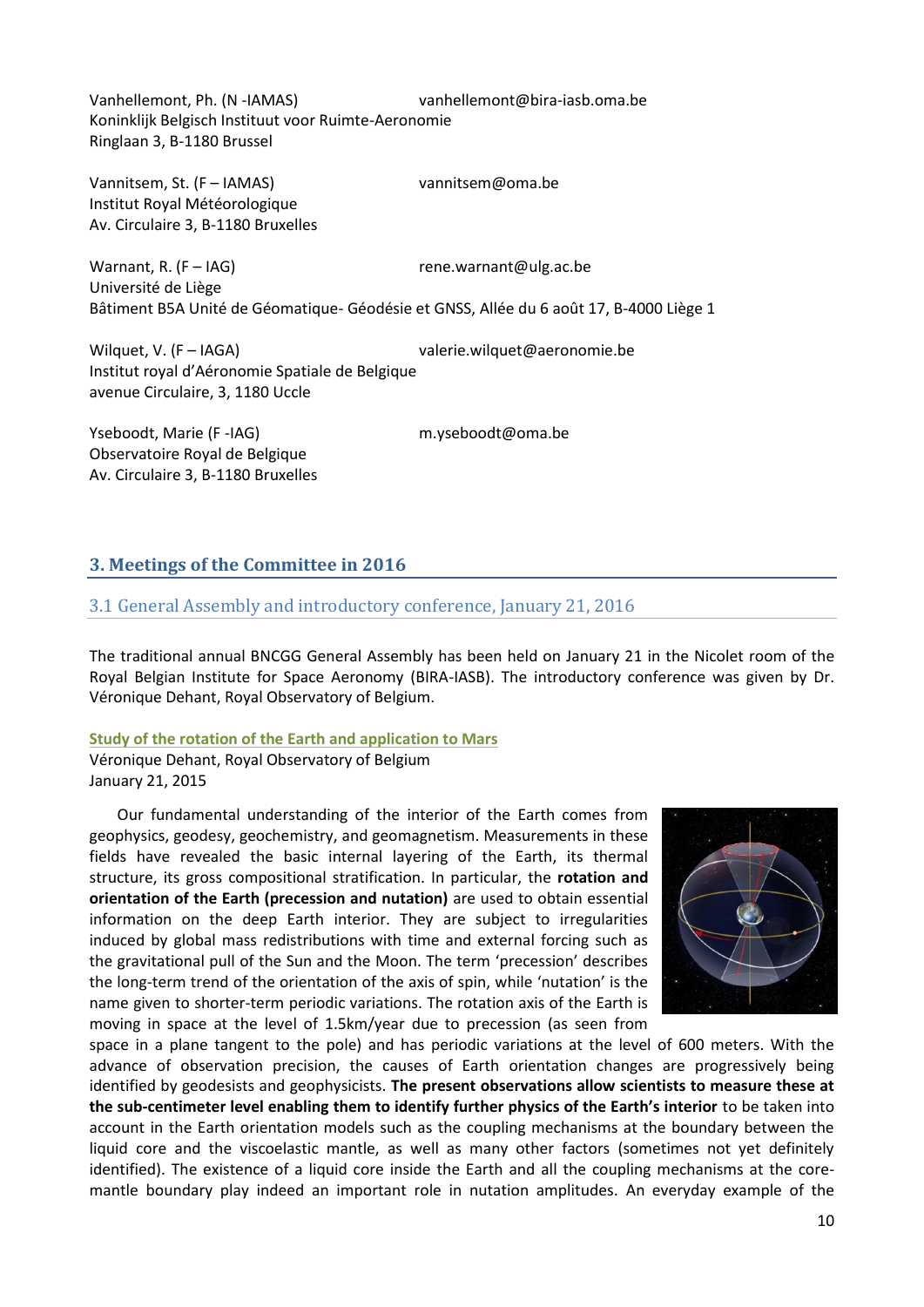influence of the physical state of the interior on the rotation is that raw (liquid) and cooked (solid) eggs



This brings us to the idea of using observation of **rotation and orientation of Mars** for obtaining information on its core, and in particular on its dimension, composition, and physical state. In 2016 and 2018, there will be two missions, the NASA InSIGHT mission and the ESA ExoMars mission involving landers at the surface of



Mars that contain a direct-to-Earth radio system and this will allow us to performed radioscience. These future observations will allow us to perform measurements of Mars deformation, rotation and orientation with an unprecedented accuracy.

# 3.2 Duo-conference on precipitation and flooding, 6 October 2016

A second BNCGG meeting was organized on October 20 at the Royal Observatory of Belgium with two conferences given resp. by Dr. Laurent Delobbe (**[Rainfall observation and nowcasting at fine scale -](http://bncgg.oma.be/abstracts/Rainfall%20observation%20and%20nowcasting%20at%20fine%20scale%20-%20recent%20progress%20and%20challenges.pdf) recent [progress and challenges](http://bncgg.oma.be/abstracts/Rainfall%20observation%20and%20nowcasting%20at%20fine%20scale%20-%20recent%20progress%20and%20challenges.pdf)**) and Dr. Patrick Willems **[\(Urban flood modelling and nowcasting](http://bncgg.oma.be/abstracts/Urban%20flood%20modelling%20and%20nowcasting.pdf)**).

# **4. Contribution to IUGG General Assemblies**

None were organized in 2016.

# **5. Other activities**

# 5.1 Joint conference with Belgian National Committee on Antarctic Research, 29 April 2016

The Belgian National Committee on Geodesy and Geophysics (BNCGG) and the Belgian National Committee on Antarctic Research (BNCAR) organized in collaboration with the Belgian Science Policy Office (BELSPO) a one-day scientific workshop entitled **'Unlocking a continent: research activities at the Belgian Princess Elisabeth Station, Antarctica 2008-2015**' on 29 April 2016 at the Palace of the Academies in Brussels. The purpose of the workshop is to give an overview of current Antarctic scientific activities, with a particular focus on results from the period 2008-2016 in the vicinity of the Princess Elisabeth Station, Antarctica.

GUEST SPEAKER: Prof. Martin SIEGERT, co-director of The Grantham Institute for Climate Change, Imperial College London and Bristol Glaciology Center, UK. 2013 recipient of the Martha T. Muse Prize for excellence in Antarctic science and policy.

The symposium consisted of 38 oral and poster presentations on Antarctic research activities in the wide range of fields of geophysics, glaciology, biology, meteorology, climatology... While the focus of the symposium is on research activities at and in the vicinity of the Princess Elisabeth station, a session was nevertheless dedicated to Belgian Antarctic research activities in a broader context (marine sciences, sea